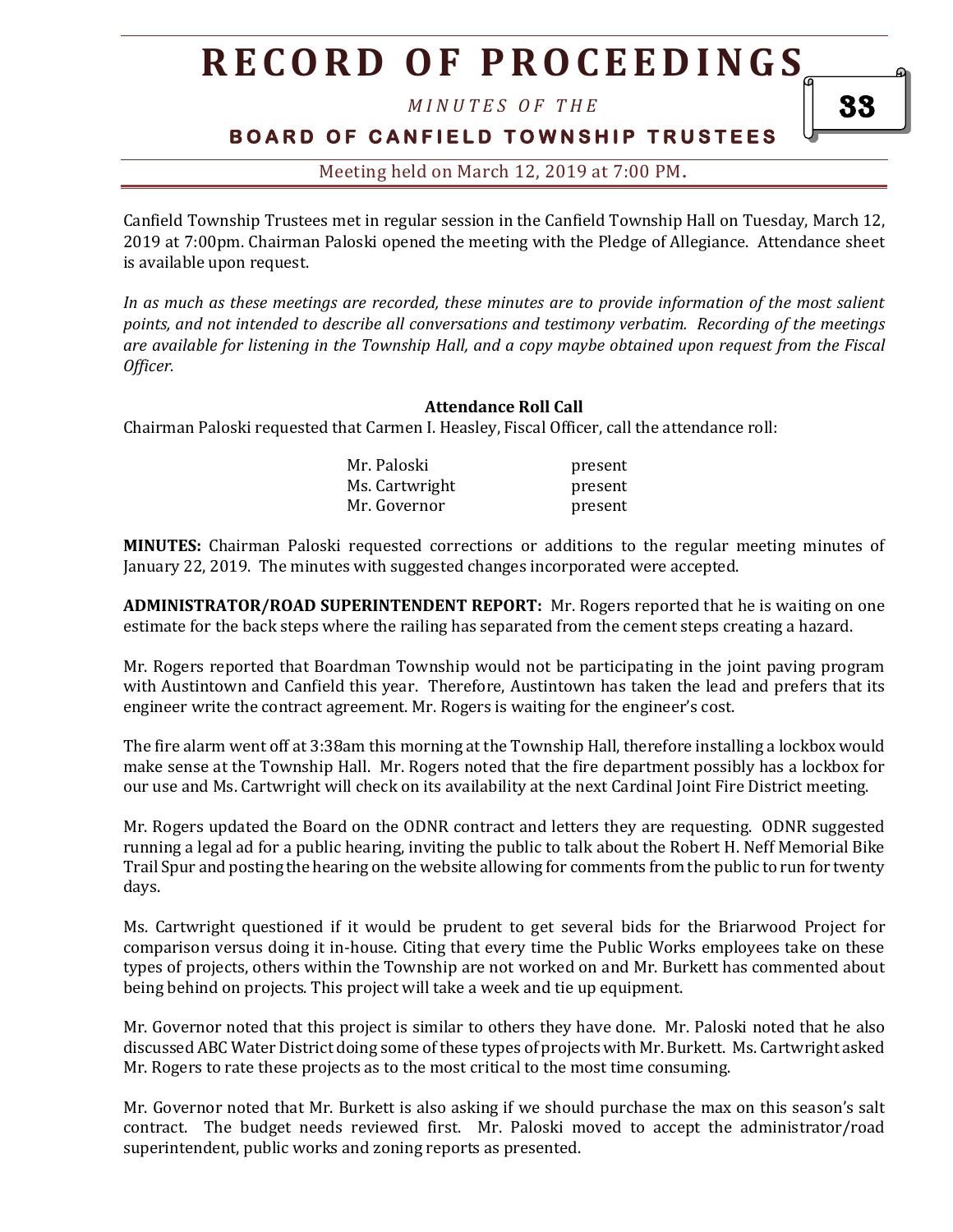34

### *M I N U T E S O F T H E*

## **BOARD OF CANFIELD TOWNSHIP TRUSTEES**

Meeting held on March 12, 2019 at 7:00 PM**.**

**FISCAL OFFICER'S REPORT:** Chairman Paloski called on the Fiscal Officer, Carmen I. Heasley, to present the financials. The Fiscal Officer reviewed warrants, electronic payments, EFT payments and one Then and Now purchase order to Austintown Township. She explained there is an agreement between Canfield and Austintown Township for maintenance of the Cornersburg Cemetery, therefore Austintown billed a third of the cost for 2016, 2017 and 2018 per the agreement. That was the first invoice received since 2015.

The Fiscal Officer noted that she is working with Mr. Burkett on an error found with the Morton Salt billing. Mr. Burkett noticed his delivery slips had the incorrect per-ton cost and call me. In checking all invoices from the start of this contract, she found that on February 22, 2019, Morton Salt billed the Township for 201.82 tons at \$58.65. The correct per ton cost is \$52.65. No one caught it and the invoice was paid. Morton is aware of the billing error and her plans to deduct the difference from the next billing. Mr. Burkett just ordered 100 tons.

The Fiscal Officer reviewed two brokered Certificates of Deposits coming due before the next meeting. She reviewed several items addressed during the last conference, such as the final monthly financial reports, the review and signing of those reports should appear in the minutes. Ms. Cartwright had questions as it pertains to the funds in transit as shown on the bank reconciliation. The Fiscal Officer explained two funds in transit transactions and adjustment for reimbursement of cell phone use. The Township's closing of year-end 2018 is now final. The Board has December 2018, January and February 2019 financial folders for review. Also discussed was petty cash and suggestions made to update our policies. Ms. Cartwright asked Mr. Rogers to provide a copy of petty cash spending habits. She reviewed the possible 2019 permanent budget ready for approval. Mr. Governor noted that he is on top of the refund from Aetna Insurance. Mr. Paloski moved to accept the report as presented.

#### **OLD BUSINESS**

Mr. Governor updated the Board as it pertains to the Canfield Soccer Club. The first item was posting temporary sponsor banners during the season at the park. Ms. Cartwright asked if it would require a permit fee, since it is required for everyone else, and she would like to see a mockup of one of the banners. She noted that others rent the park and would like to see how it would effect that…maybe limit the number of banners. Mr. Paloski noted that he would like a little more information, but is not against the idea. The second item was posting handicap signs that Mr. Rogers reported done. Third item was the club would like food trucks during the season. Mr. Governor provided information and documents for the Board's review concerning food trucks to establish policy. Ms. Cartwright noted that there are fire regulations concerning food trucks that will need investigated. Zoning is looking into some other issues. Electrical and water hookup were discussed. Mr. Rogers reviewed the bids for mowing and fertilization of the park. Ms. Cartwright suggested re-bidding both services due to the lack of bids and high fertilizer cost.

Mr. Rogers reported that the subfloor needs replaced in front of the zoning office. Ms. Cartwright suggested re-bidding the floor replacement to cover the subfloor repairs.

### **OLD BUSINESS RESOLUTION 2019-03-12-55 2019 Permanent Budget**

Mr. Paloski moved to approve the 2019 permanent budget; anticipated total revenue of \$2,096,748.04 with year-end balances of \$4,530,632.19 for a total revenue of \$6,627,380.23. Total anticipated appropriations of \$2,550,916.27. Mr. Governor seconded the Motion. Roll Call: Mr. Paloski, yes; Ms. Cartwright, yes; Mr. Governor, yes. Motion carried 3 to 0.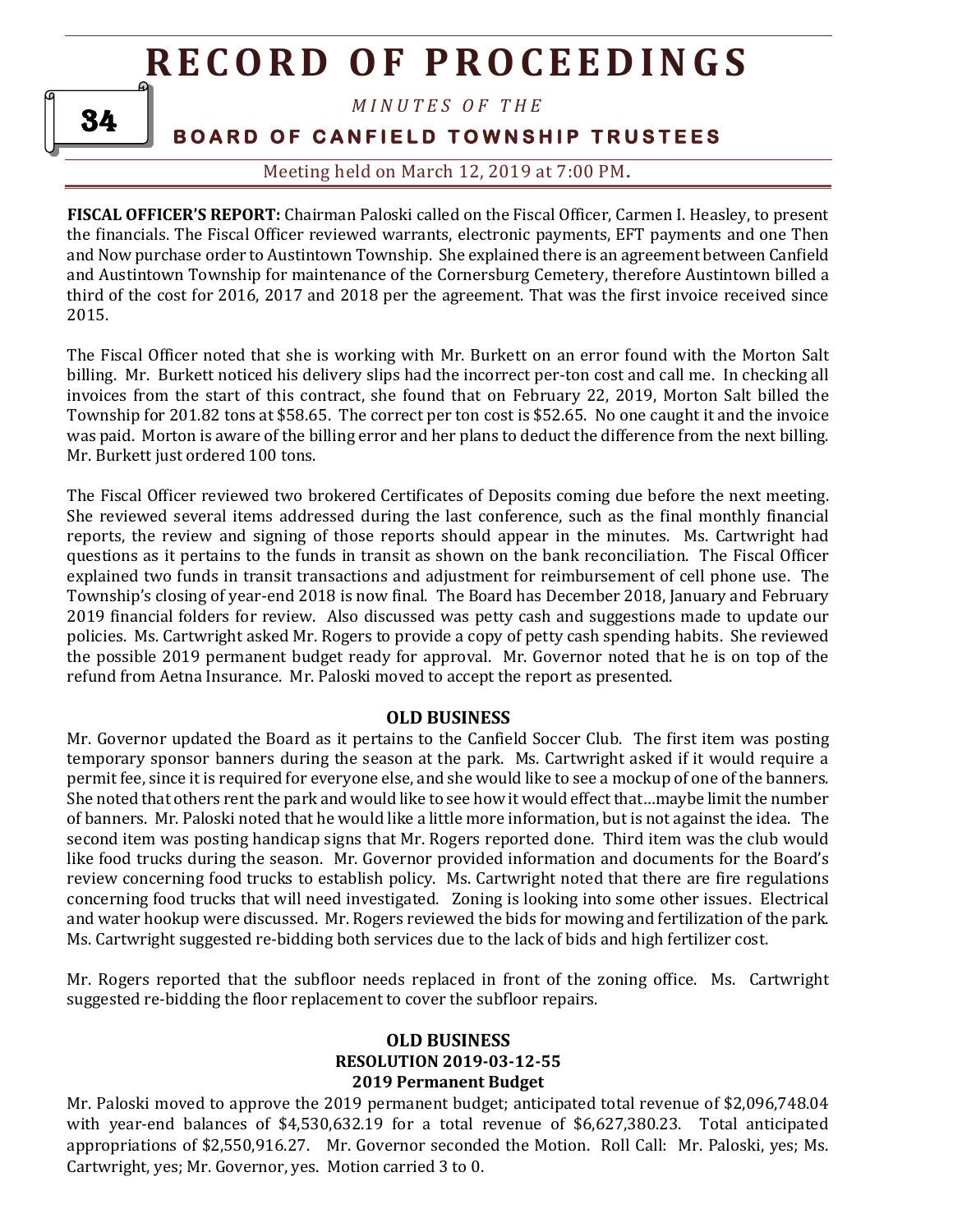*M I N U T E S O F T H E* 

## **BOARD OF CANFIELD TOWNSHIP TRUSTEES**

Meeting held on March 12, 2019 at 7:00 PM**.**

#### **RESOLUTION 2019-03-12-56**

### **A RESOLUTION PROVIDING FOR THE ISSUANCE AND SALE OF NOT TO EXCEED \$33,915.65 NOTE FOR THE PURPOSE OF PAYING COSTS OF ACQUIRING A SERVICE VEHICLE FOR TOWNSHIP PURPOSES AND INCLUDING NECESSARY ACCESSORY THERETO**

Ms. Cartwright moved the adoption of the following Resolution and Mr. Paloski seconded the motion.

WHEREAS, this Board has determined that it is necessary to acquire a service vehicle for Township purposes and necessary appurtenances thereto;

WHEREAS, this Board has determined to finance costs of that equipment for Township purposes by the issuance of notes of this Township pursuant to Section 505.262 of the Revised Code, as herein provided;

WHEREAS, the Fiscal Officer of this Township has certified to this Board that the estimated life or period of usefulness of the improvement described in Section 1 is at least five years, and the maximum maturity of the Notes described in Section 1 is 10 years;

NOW, THEREFORE, BE IT RESOLVED by the Board of Township Trustees of the Township of Canfield, County of Mahoning, State of Ohio, all members thereof concurring, that:

Section 1. It is necessary to issue notes of this Township pursuant to Section 505.262 of the Revised Code in the aggregate principal amount of not to exceed \$33,915.65 (the Notes) for the purpose of paying costs of acquiring a service vehicle for Township purposes and including necessary appurtenances thereto. The principal amount of the Notes shall be as set forth in the Certificate of Award as determined by the Fiscal Officer to be the amount necessary to acquire the improvement after consideration of other funds of the Township that may be available for that purpose.

Section 2. The Notes shall be issued in fully registered form as typewritten Notes, and there shall be one Note for each maturity; provided that, upon request of the original purchaser, the Notes may be represented by a single Note. The Notes shall be numbered as determined by the Fiscal Officer and shall be dated as of their date of issuance or such other date as may be set forth in the Certificate of Award provided that such date shall be not more than 30 days prior to the date the Notes are delivered to the original purchaser.

The Notes shall be designated "Township Equipment Notes" and shall bear interest at a rate of 3.50% per year (computed on a 365/360-day per year basis), as specified in the Certificate of Award; provided that the Notes of any one maturity shall all bear the same rate of interest. Interest on the Notes shall be payable semi-annually on such dates as set forth in the Certificate of Award and determined by the Fiscal Officer to be necessary or advisable to the issuance and sale of the Notes (the Interest Payment Dates), until the principal amount is paid or provided for. The Notes shall bear interest from the most recent date to which interest has been paid or provided for or, if no interest has been paid or provided for, from their date.

The Notes shall mature semi-annually over a term of five years on such dates (the Principal Payment Dates) and in such principal amounts all as determined by the Fiscal Officer in the Certificate of Award determined by the Fiscal Officer to be necessary or advisable to the sale of the Notes. The final maturity date of the Notes may also be otherwise fixed by the Fiscal Officer in the Certificate of Award as determined to be necessary or advisable to the issuance and sale of the Notes so long as the final maturity date shall not exceed ten years from the date of issuance of the Notes.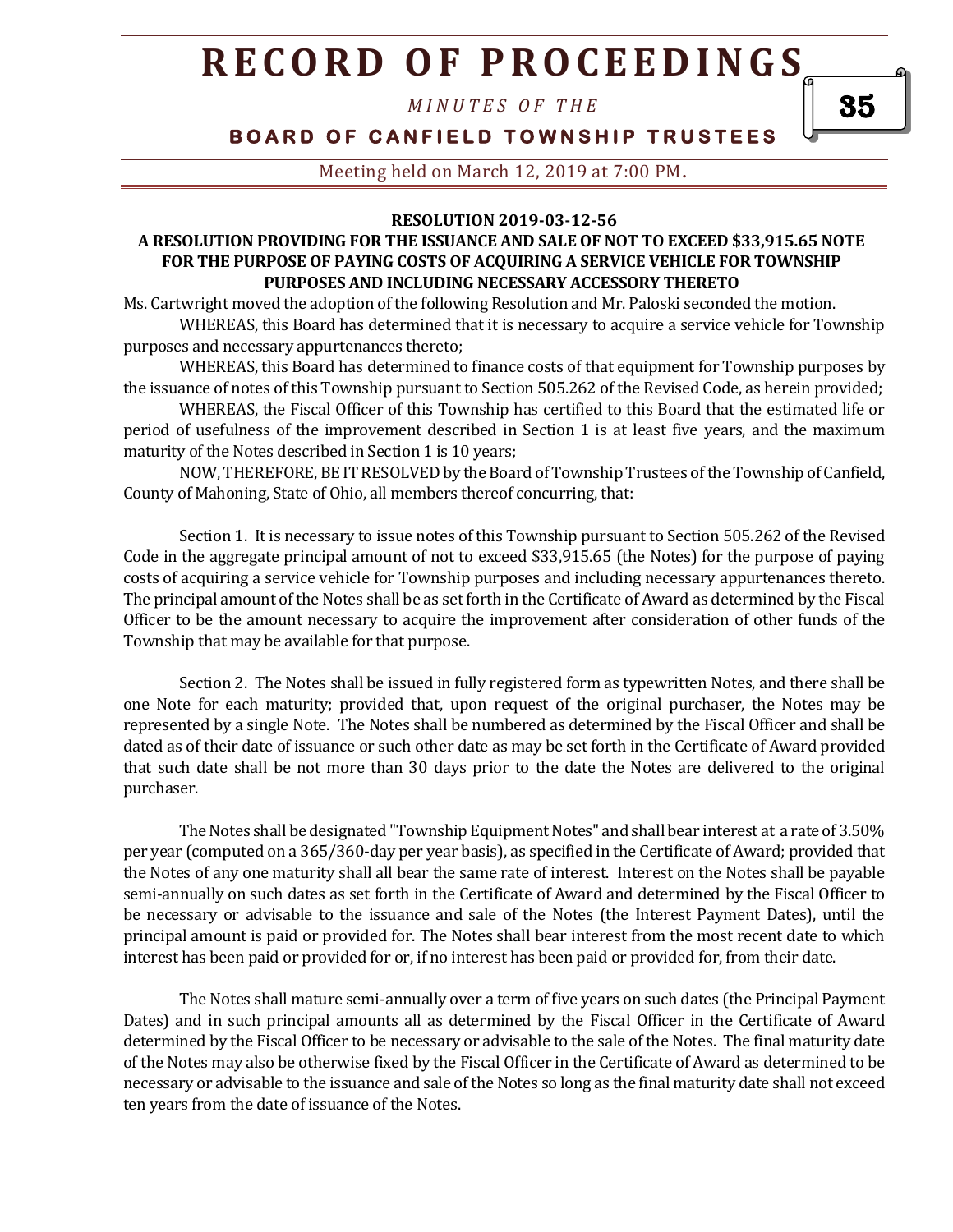## 36

*M I N U T E S O F T H E* 

**BOARD OF CANFIELD TOWNSHIP TRUSTEES** 

Meeting held on March 12, 2019 at 7:00 PM**.**

In determining the principal amount payable on the Notes each year, the amounts of principal payments and interest payments on the Notes in any fiscal year in which principal is payable shall not be more than three times the amount of those payments in any other fiscal year.

Section 3. The Notes shall be signed by the members of this Board and attested to by the Fiscal Officer, in the name of the Township and in their official capacities, provided that any or all of those signatures may be a facsimile. The Notes shall express upon their faces the purpose for which they are issued and that they are issued pursuant to Section 505.262 of the Revised Code and this Resolution. No Note shall be valid or obligatory for any purpose or shall be entitled to any security or benefit under this Resolution unless and until the certificate of authentication printed on the Note is signed by the Note Registrar (as defined in section 4 below) as authenticating agent. Authentication by the Note Registrar shall be conclusive evidence that the Note so authenticated has been duly issued, signed and delivered under this Resolution and is entitled to the security and benefit of this Resolution.

Section 4. The Fiscal Officer of this Township is appointed to act as the Note registrar, authenticating agent, transfer agent and paying agent (the Note Registrar) for the Notes. The Fiscal Officer may resign as Note Registrar or may be removed as Note Registrar by this Board at any time after this Board has appointed a financial institution to succeed the Fiscal Officer as Note Registrar, which financial institution shall then be Note Registrar for all purposes of this Resolution and the Notes.

Section 5. The debt charges on the Notes shall be payable in lawful money of the United States of America without deduction for the services of the Note Registrar as paying agent. Principal shall be payable when due upon presentation and surrender of the Notes at the office of the Note Registrar. Interest on a Note shall be paid on each applicable Interest Payment Date by check or draft mailed by the Note Registrar to the person in whose name the Note was registered, and to that person's address appearing, on the Note Register (as defined in Section 6 below) at the close of business on the 15th day of the calendar month next preceding that Interest Payment Date. If a single Note is issued, principal and interest shall be paid upon presentation of the Note for proper endorsement of such payments.

The Notes may be prepayable without penalty or premium at the option of the Township at any time prior to maturity as provided in this Resolution, if agreed to by the original purchaser. If prepayable, prepayment prior to maturity shall be made by deposit with the office of the Note Registrar of the principal amount of Notes, together with interest accrued thereon to the date of prepayment. The Township's right of prepayment shall be exercised by mailing a notice of prepayment, stating the date of prepayment, by certified or registered mail to the original purchaser no less than seven days prior to the date of that deposit, unless that notice is waived by the original purchaser. If money for prepayment is on deposit with the Note Registrar on the specified prepayment date following the giving of that notice (unless notice is waived as stated above), interest on the principal amount prepaid shall cease to accrue on the prepayment date, and upon the request of the Fiscal Officer, the original purchaser shall arrange for the delivery of the Notes at the designated office of the Note Registrar for prepayment, surrender and cancellation.

Section 6. So long as any of the Notes remain outstanding, the Board will cause the Note Registrar to maintain and keep at its office all books and records necessary for the registration, exchange and transfer of Notes as provided in this Section (the Note Register). Subject to the provisions of Section 5 hereof, the person in whose name a Note is registered on the Note Register shall be regarded as the absolute owner thereof for all purposes of this Resolution. Payment of or on account of the debt charges on any Note shall be made only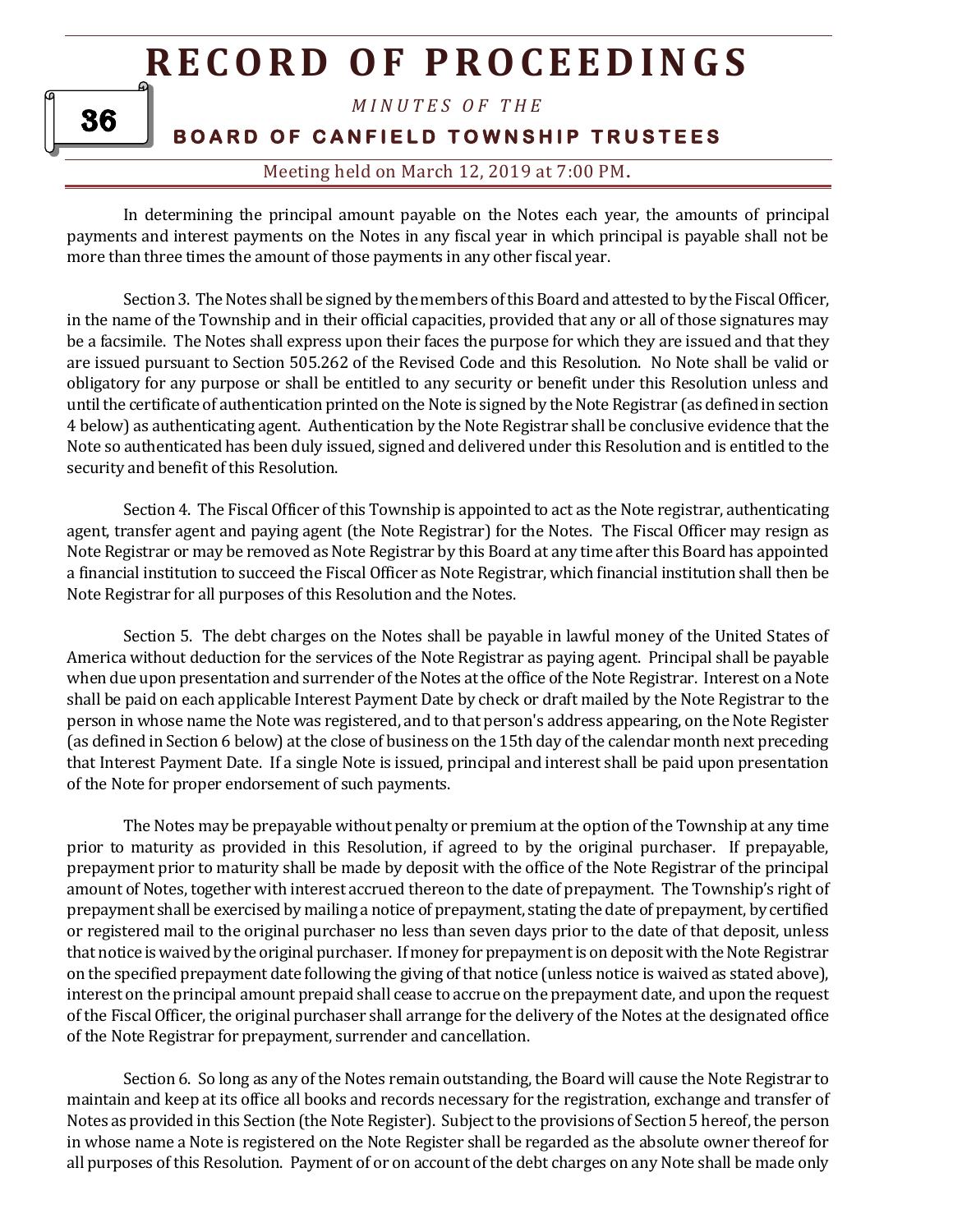*M I N U T E S O F T H E* 

**BOARD OF CANFIELD TOWNSHIP TRUSTEES** 

## Meeting held on March 12, 2019 at 7:00 PM**.**

to or upon the order of that person; neither the Township nor the Note Registrar shall be affected by any notice to the contrary, but the registration may be changed as provided in this Section. All such payments shall be valid and effectual to satisfy and discharge the Township's liability upon the Note, including interest, to the extent of the amount or amounts so paid.

Any Note may be exchanged for Notes of any authorized denomination or denominations upon presentation and surrender at the office of the Note Registrar, together with a request for exchange signed by the registered owner or by a person legally empowered to do so in a form satisfactory to the Note Registrar. A Note may be transferred only on the Note Register, upon presentation and surrender thereof at the office of the Note Registrar, together with an assignment executed by the registered owner or by a person legally empowered to do so in a form satisfactory to the Note Registrar. Upon exchange or transfer, the Note Registrar shall complete, authenticate and deliver a new Note or Notes of any authorized denomination or denominations requested by the owner equal in the aggregate to the unmatured and unredeemed principal amount of the Note surrendered and bearing interest at the same rate and maturing on the same date.

If manual signatures on behalf of the Township are required, the Note Registrar shall undertake the exchange or transfer of Notes only after the new Notes are signed by the authorized officers of the Township. In all cases of exchanged or transferred Notes, the Township shall provide for the signing and the Note Registrar shall authenticate and deliver Notes in accordance with the provisions of this Resolution. The exchange or transfer shall be without charge to the owner, except that the Township and Note Registrar may make a charge sufficient to reimburse them for any tax or other governmental charge required to be paid with respect to the exchange or transfer. The Township or the Note Registrar may require that those charges, if any, be paid before the procedure for the requested exchange or transfer is begun. All Notes issued and authenticated upon any transfer or exchange shall be valid obligations of the Township, evidencing the same debt, and entitled to the same security and benefit under this Resolution, as the Notes surrendered upon that transfer or exchange.

Any Note surrendered to the Note Registrar pursuant to this Resolution for the purpose of payment or retirement, or for exchange, replacement or transfer, shall be cancelled by the Note Registrar. The Township may at any time delivered to the Note Registrar for cancellation any Notes previously authenticated and delivered hereunder, which the Township may have acquired in any manner whatsoever, and those Notes shall be promptly cancelled by the Note Registrar. Written reports of the surrender and cancellation of Notes shall be made to the Township by the Note Registrar at least twice each calendar year. The cancelled Notes shall be retained for a period of seven years and then destroyed by the Note Registrar.

Section 7. The Notes are hereby awarded and sold at a purchase price of not less than par at private sale to Farmers National Bank of Canfield (or as that bank may otherwise be referred to as requested by the bank and as set forth in the Certificate of Award), with the aggregate principal amount of the Notes, the interest rate(s) on the Notes, the principal amounts maturing each year, the Principal Payment Dates, Interest Payment Dates and any other matters provided for herein, as set forth in the Certificate of Award, in accordance with law and the provisions of this Resolution. The Fiscal Officer shall cause the Notes to be prepared, signed and delivered, together with a true transcript of proceedings with reference to the issuance of the Notes, to the original purchaser upon payment of the purchase price. Any member of this Board, the Fiscal Officer of this Township, and other Township officials, as appropriate, are each authorized and directed to sign any transcript certificates, financial statements and other documents and instruments and to take such actions as are necessary or appropriate to consummate the transaction contemplated by this Resolution.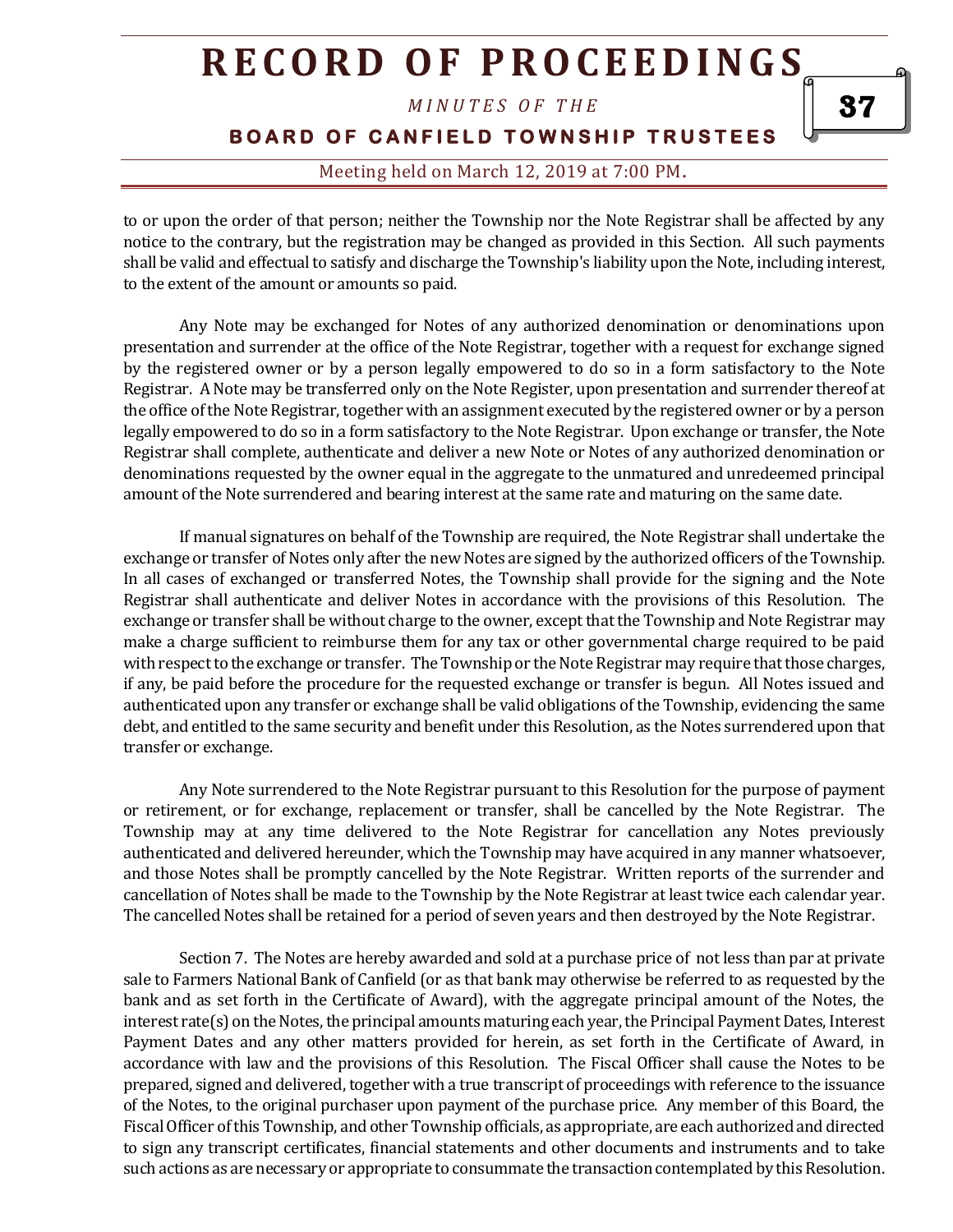38

## *M I N U T E S O F T H E*

**BOARD OF CANFIELD TOWNSHIP TRUSTEES** 

Meeting held on March 12, 2019 at 7:00 PM**.**

Section 8. The proceeds from the sale of the Notes, except any premium and accrued interest, shall be paid into the proper fund or funds, and those proceeds are hereby appropriated and shall be used for the purpose for which the Notes are being issued. Any portion of those proceeds representing premium and accrued interest shall be paid into the Note Retirement Fund.

Section 9. There shall be levied on all the taxable property in the Township, in addition to all other taxes, a direct tax annually during the period the Notes are outstanding in an amount sufficient to pay the debt charges on the Notes when due, which tax shall not be less than the interest and sinking fund tax required by Section 11 of Article XII of the Ohio Constitution. The tax shall be within the ten-mill limitation imposed by law, shall be and is ordered computed, certified, levied and extended upon the tax duplicate and collected by the same officers, in the same manner and at the same time that taxes for general purposes for each of those years are certified, levied, extended and collected, and shall be placed before and in preference to all other items and for the full amount thereof. The proceeds of the tax levy shall be placed in the Note Retirement Fund, which is irrevocably pledged for the payment of the debt charges on the Notes when and as the same fall due.

Section 10. The Township covenants that it will use, and will restrict the use and investment of, the proceeds of the Notes in such manner and to such extent as may be necessary so that (a) the Notes will not (i) constitute private activity Notes, arbitrage Notes or hedge Notes under Section 141, 148 or 149 of the Internal Revenue Code of 1986, as amended (the Code), or (ii) be treated other than as Notes to which Section 103 of the Code applies, and (b) the interest thereon will not be treated as an item of tax preference under Section 57 of the Code.

The Township further covenants that (a) it will take or cause to be taken such actions that may be required of it for the interest on the Notes to be and to remain excluded from gross income for federal income tax purposes, (b) it will not take or authorize to be taken any actions that would adversely affect that exclusion and (c) it, or persons acting for it, will, among other acts of compliance, (i) apply the proceeds of the Notes to the governmental purposes of the borrowing, (ii) restrict the yield on investment property acquired with those proceeds, (iii) make timely and adequate payments to the federal government, (iv) maintain books and records and make calculations and reports and (v) refrain from certain uses of those proceeds and, as applicable, of property financed with such proceeds, all in such manner and to the extent necessary to assure such exclusion of that interest under the Code.

The Notes are hereby designated as "qualified tax-exempt obligations" for purposes of Section 265(b)(3) of the Code. In that connection, the Township hereby represents and covenants that it, together with all its subordinate entities or entities which issue obligations on its behalf, or on behalf of which it issues obligations, in or during the calendar year in which the Notes are issued, (i) have not issued and will not issue tax-exempt obligations designated as "qualified tax-exempt obligations" for purposes of Section 265(b)(3) of the Code, including the Notes, in an aggregate amount in excess of \$10,000,000, and (ii) have not issued, do not reasonably anticipate issuing, and will not issue, tax-exempt obligations (including the Notes, but excluding obligations, other than qualified  $501(c)(3)$  Notes as defined in Section 145 of the Code, that are private activity Notes as defined in Section 141 of the Code and excluding refunding obligations that are not advance refunding obligations as defined in Section 149(d)(5) of the Code) in an aggregate amount exceeding \$10,000,000, unless the Township first obtains a written opinion of nationally recognized Note counsel that such designation or issuance, as applicable, will not adversely affect the status of the Notes as "qualified taxexempt obligations." Further, the Township represents and covenants that, during any time or in any manner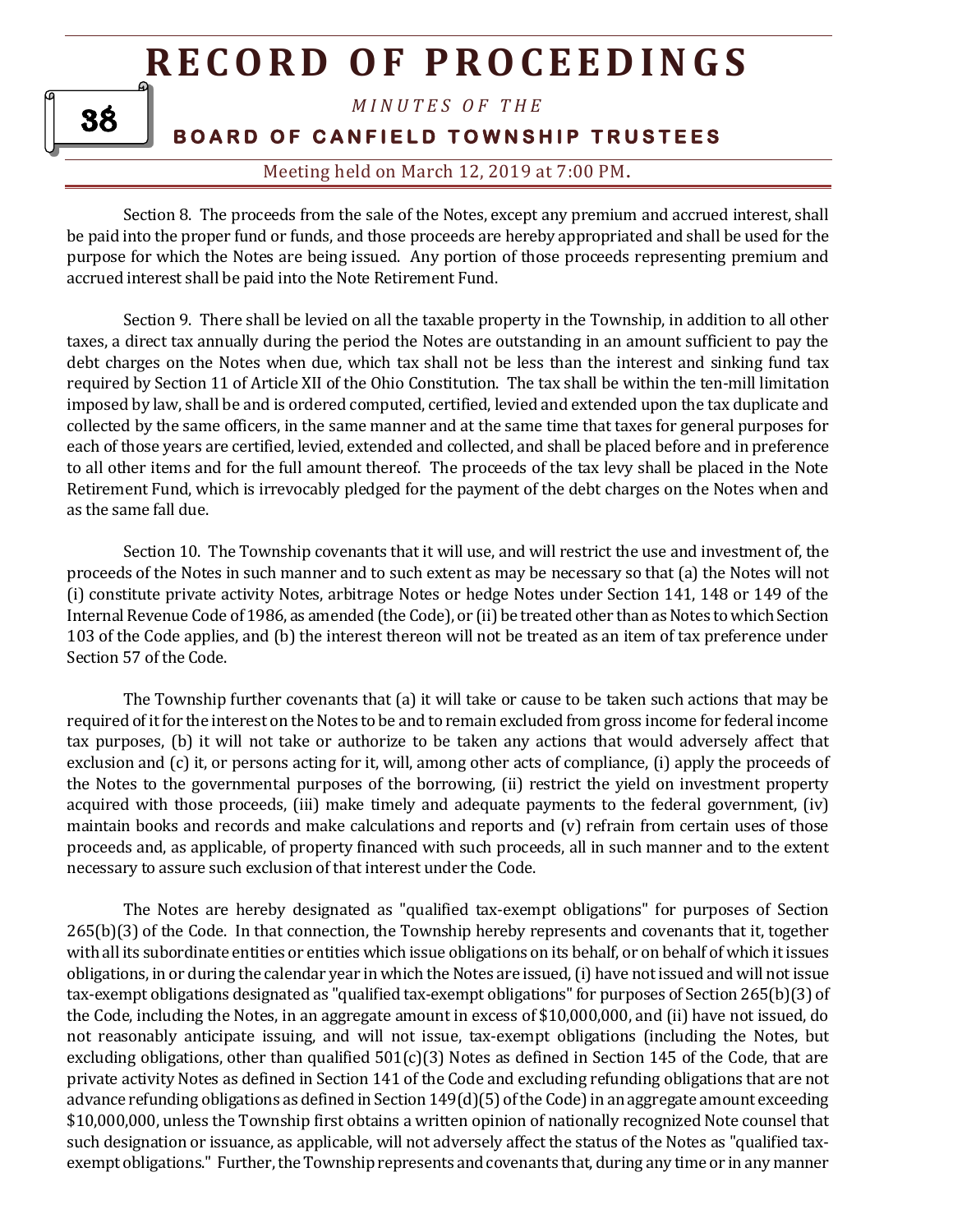*M I N U T E S O F T H E* 

**BOARD OF CANFIELD TOWNSHIP TRUSTEES** 

Meeting held on March 12, 2019 at 7:00 PM**.**

as might affect the status of the Notes as "qualified tax-exempt obligations," it has not formed or participated in the formation of, or benefited from or availed itself of, any entity in order to avoid the purposes of subparagraph (C) or (D) of Section 265(b)(3) of the Code, and will not form, participate in the formation of, or benefit from or avail itself of, any such entity. The Township further represents that the Notes are not being issued as part of a direct or indirect composite issue that combines issues or lots of tax-exempt obligations of different issuers.

The Fiscal Officer of this Township, as the fiscal officer, or any other officer of the Township having responsibility for issuance of the Notes is hereby authorized (a) to make or effect any election, selection, designation, choice, consent, approval, or waiver on behalf of the Township with respect to the Notes as the Township is permitted or required to make or give under the federal income tax laws, including, without limitation thereto, any of the elections provided for in Section 148(f)(4)(C) of the Code or available under Section 148 of the Code, for the purpose of assuring, enhancing or protecting favorable tax treatment or status of the Notes or interest thereon or assisting compliance with requirements for that purpose, reducing the burden or expense of such compliance, reducing the rebate amount or payments of penalties, or making payments of special amounts in lieu of making computations to determine, or paying, excess earnings as rebate, or obviating those amounts or payments, as determined by that officer, which action shall be in writing and signed by the officer, (b) to take any and all other actions, make or obtain calculations, make payments, and make or give reports, covenants and certificates of and on behalf of the Township, as may be appropriate to assure the exclusion of interest from gross income and the intended tax status of the Notes, and (c) to give one or more appropriate certificates of the Township, for inclusion in the transcript of proceedings for the Notes, setting forth the reasonable expectations of the Township regarding the amount and use of all the proceeds of the Notes, the facts, circumstances and estimates on which they are based, and other facts and circumstances relevant to the tax treatment of the interest on and the tax status of the Notes.

Section 11. The Fiscal Officer is directed to deliver a certificate copy of this Resolution and the Certificate of Award to the County Auditor.

Section 12. This Board determines that all acts and conditions necessary to be performed by the Township or to have been met precedent to and in the issuing of the Notes in order to make them legal, valid and binding general obligations of the Township, pursuant to Section 505.262 of the Revised Code, have been performed and have been met, or will at the time of delivery of the Notes have been performed and have been met, in regular and due form as required by law; that the full faith and credit and general property taxing power (as described in Section 9) of the Township are pledged for the timely payment of the debt charges on the Notes; and that no statutory or constitutional limitation of indebtedness or taxation will have been exceeded in the issuance of the Notes.

Section 13. This Board finds and determines that all formal actions of this Board concerning and relating to the adoption of this Resolution were taken in an open meeting of this Board and that all deliberations of this Board and of any committees that resulted in those formal actions were in meetings open to the public in compliance with the law.

Section 14. This Resolution shall be in full force and effect immediately upon its adoption. Upon roll call on the adoption of the Resolution, the vote was as follows: Mr. Paloski, yes; Ms. Cartwright, yes; Mr. Governor, yes. Motion carried 3 to 0.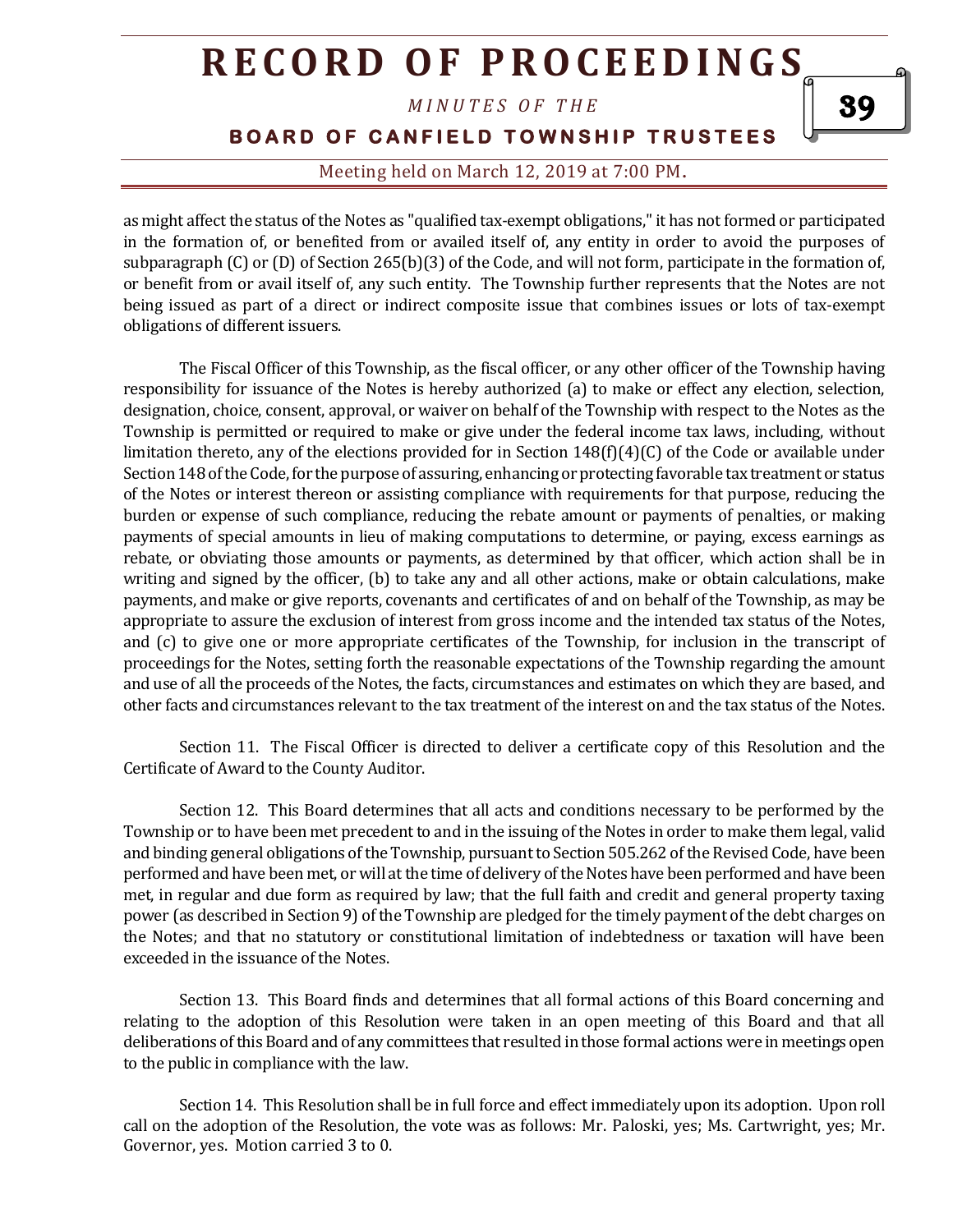*M I N U T E S O F T H E* 

## **BOARD OF CANFIELD TOWNSHIP TRUSTEES**

Meeting held on March 12, 2019 at 7:00 PM**.**

### **RESOLUTION 2019-03-12-57**

### **2019 Canfield Community Park Lawn Maintenance**

Ms. Cartwright moved to approve the advertisement in the *Youngstown Vindicator's* legal notices for the 2019 Lawn Maintenance for Canfield Township Community Park. The ad will run two consecutive weeks beginning March 18, March 20, March 27 and March 29. The bid package will be available from March 18 thru April 8 at 10:30am. The bid opening will take place on Monday, April 8 at 10:35am. The low bidding qualifying contractor/contractors will be announced at the Tuesday, April 9 Trustees regular meeting. Mr. Paloski seconded the Motion. Discussion: Ms. Cartwright noted that the bid package will be made available on the Township's website. Roll Call: Mr. Paloski, yes; Ms. Cartwright, yes; Mr. Governor, yes. Motion carried 3 to 0.

#### **RESOLUTION 2019-03-12-58 2019 Nuisance Property Contractors**

Ms. Cartwright moved to approve the advertisement in the *Youngstown Vindicator's* legal notices for the lawn and maintenance and/or other related contractors to serve on a pre-established bidder's list to provide lawn mowing, weed removal and other cleanup as needed for properties located in Canfield Township deemed to be a nuisance as provided by ORC 505.87 and giving authority to the Township to remedy said matters. The ad will run two consecutive weeks beginning March 18, March 20, March 27 and March 29. Mr. Paloski seconded the Motion. Roll Call: Mr. Paloski, yes; Ms. Cartwright, yes; Mr. Governor, yes. Motion carried 3 to 0.

#### **NEW BUSINESS RESOLUTION 2019-03-12-59 Hazard Mitigation Plan**

Mr. Paloski moved to approve as follows: WHEREAS the Mahoning County Emergency Management Agency has developed a Federally Approved Multi-Jurisdictional Hazard Mitigation Plan that includes all natural hazards to which Mahoning County and its municipalities are susceptible as per Section 322 of the Robert T. Stafford Disaster Relief and Emergency Assistance Act; and

WHEREAS Canfield Township has been assessed for its susceptibility to those hazards; and

WHEREAS a list of all critical facilities and other assets in Canfield Township that could be affected by hazard events has been generated; and

WHEREAS the estimated potential losses that Canfield Township could incur during a hazard event have been calculated; and

WHEREAS goals, objectives, and projects to mitigate against the hazards that have been identified in the county, including Canfield Township, have been developed; and

WHEREAS mitigation measures for Canfield Township and surrounding areas have been analyzed; and

WHEREAS mitigation projects for Canfield Township and surrounding areas have been prioritized; and

WHEREAS Mahoning County's stakeholders have agreed to periodically, review and update the hazard mitigation plan.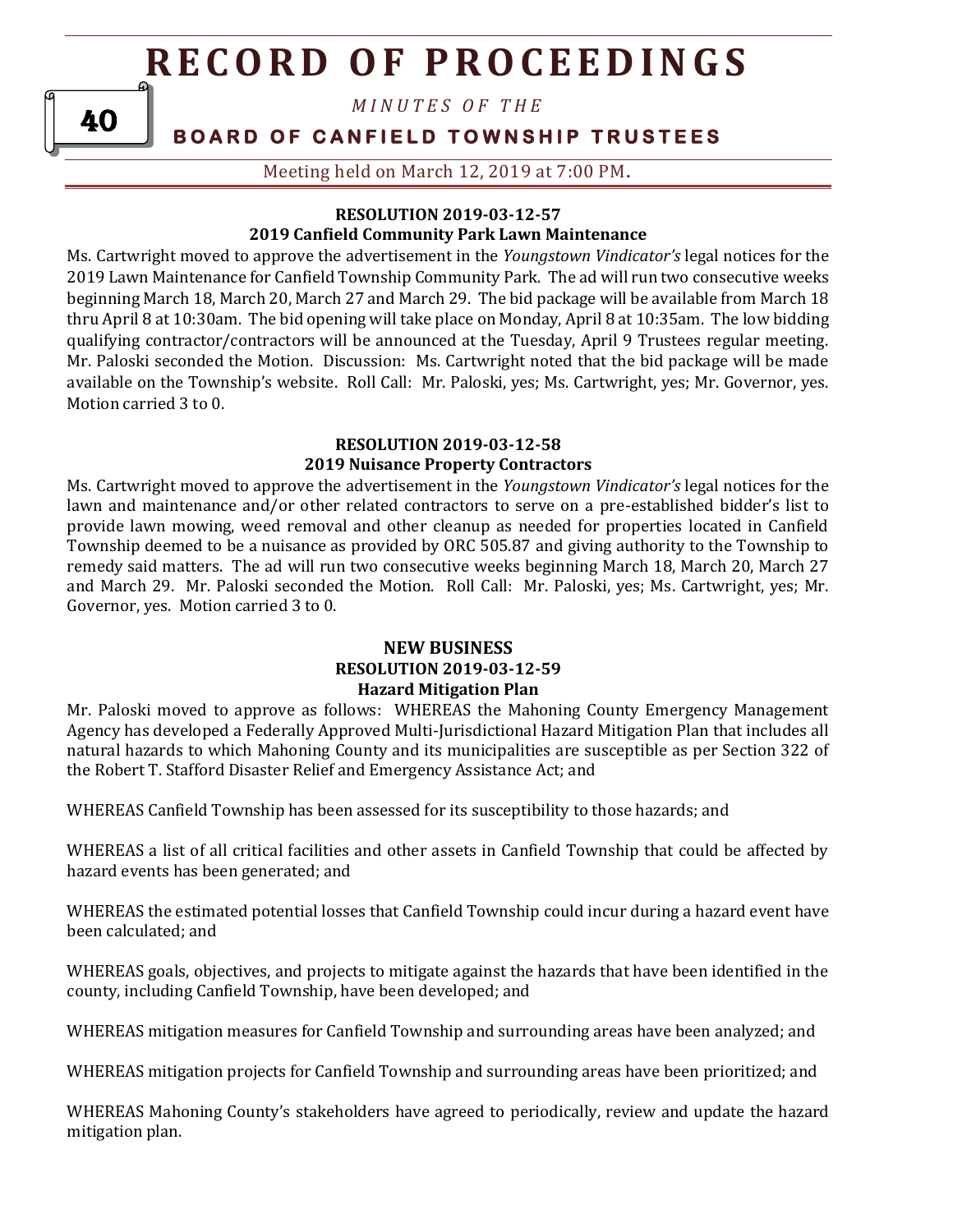*M I N U T E S O F T H E* 

## **BOARD OF CANFIELD TOWNSHIP TRUSTEES**

Meeting held on March 12, 2019 at 7:00 PM**.**

NOW, THEREFORE, BE IT RESOLVED by the Trustees of Canfield Township, State of Ohio:

**Section 1:** That the Trustees of Canfield Township hereby adopts the plan to implement the actions prescribed in the Federally Approved Multi-Jurisdictional Hazard Mitigation Plan.

**Section 2:** That this Resolution shall be in full force and effect from and after the earliest period allowed by law. Ms. Cartwright seconded the Motion. Roll Call: Mr. Paloski, yes; Ms. Cartwright, yes; Mr. Governor, yes. Motion carried 3 to 0.

#### **Vibco Blacktop Roller and Tailgate Purchase**

Mr. Paloski moved to approve the purchase of a Vibco GR3200 Roller at a cost of \$7,120.00 and a 32GR283 (one unit) tailgate hooks for transport at a cost of \$1,130.00 from SealMaster Pavement Products and Equipment for a total cost of \$8,250.00. Mr. Governor seconded the Motion. Discussion: Mr. Paloski noted the blacktop roller is made in the USA and includes a one year/1000-hour warranty. Ms. Cartwright asked Mr. Rogers to explain why it is necessary to purchase this item. Mr. Rogers explained better compression and easily transported. Presently the men drive back and forth with our truck to compress. This equipment is a wise purchase because repairs will last longer therefore save on asphalt. Ms. Cartwright is not sure how often this equipment is needed, if it is even necessary, if it's worth it or are we just collecting another piece of equipment. We need to make sure we spend our funds wisely. Mr. Paloski noted that after discussion with Mr. Burkett, this is the one piece of equipment they requested and need. Ms. Cartwright requested to table this Motion until the meeting with the Public Works Department.

#### **RESOLUTION 2019-03-12-60 Fourth of July Parade**

Mr. Paloski moved to approve a \$5,000.00 donation to the 4th of July Parade Committee per their request. This contribution will come from the General Fund – Contribution to Other Organizations. Mr. Governor seconded the Motion. Roll Call: Mr. Paloski, yes; Ms. Cartwright, yes; Mr. Governor, yes. Motion carried 3 to 0.

### **RESOLUTION 2019-03-12-61 Donation War Veteran's Museum**

Ms. Cartwright moved to approve a donation for \$1,000.00 as requested by Mr. & Mrs. Speece of the War Veteran's Museum, to help with the cost of the Wall of Honor Plaques and the Memorial Day event. Mr. Paloski seconded the Motion. Roll Call: Mr. Paloski, abstained; Ms. Cartwright, yes; Mr. Governor, yes. Motion carried 2 - 1 abstention.

#### **RESOLUTION 2019-03-12-62 Declared Cell Phones as Salvage**

Mr. Governor moved to declare the following cell phones as salvage: three I-Phones, two flip phones from Keith Rogers, Traci DeCapua, Bob Burkett, Shawn Stack and Brian Schiele, since Verizon has replaced and upgraded their cell phones free of charge. Mr. Paloski seconded the Motion. Discussion: Mr. Governor noted that he contact Verizon and they offered to upgrade at no cost. Ms. Cartwright asked where the declared phones are going. Mr. Rogers noted that the Sheriff's Department wipes them clean and use them as in the past. Roll Call: Mr. Paloski, yes; Ms. Cartwright, yes; Mr. Governor, yes. Motion carried 3 to 0.